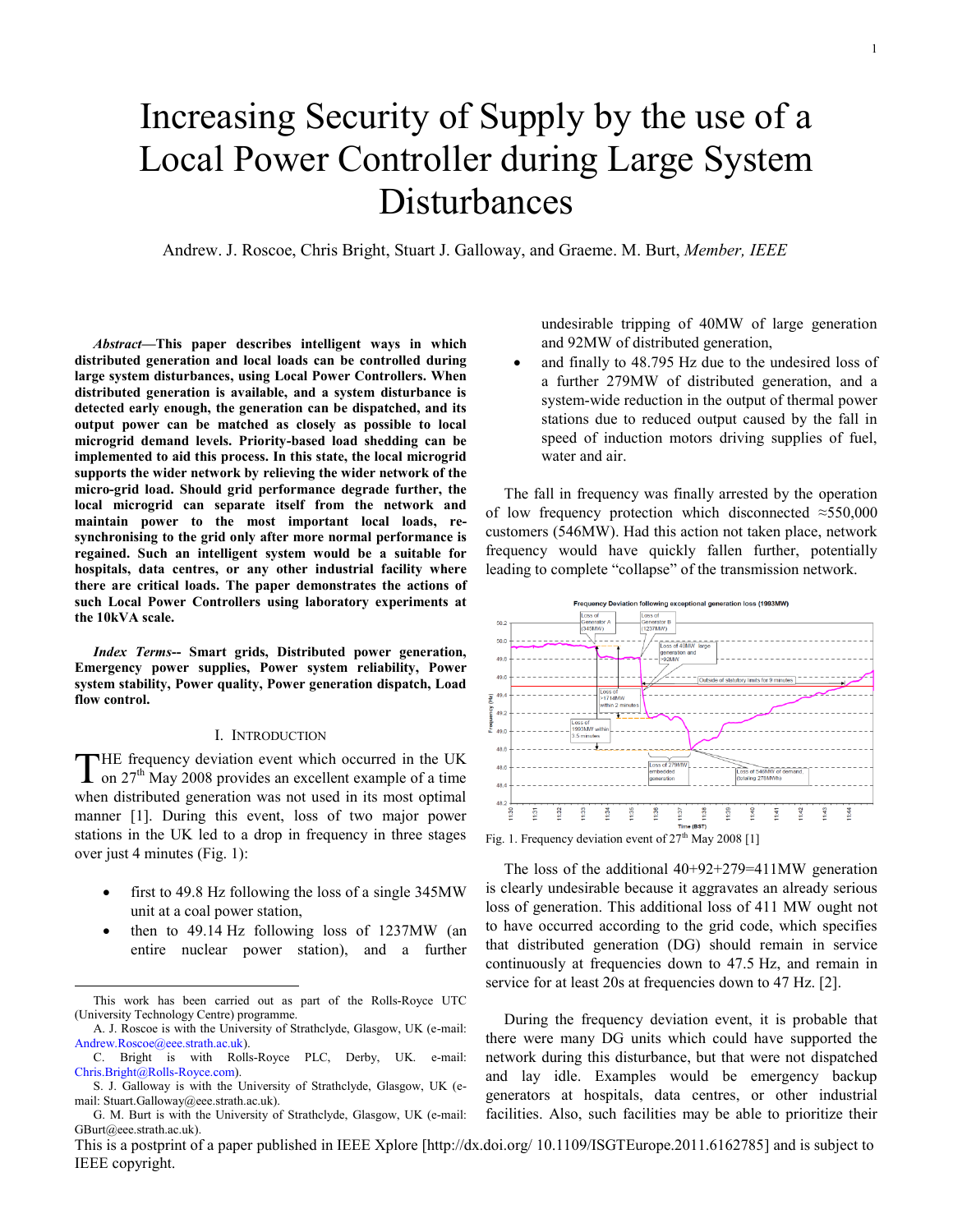local loads relatively easily, such that lower priority loads at such demand centres can be shed during disturbances. The local electrical power systems which include these DG units and local loads can be termed microgrids. This paper proposes a way to manage such microgrids during such disturbances, by implementing a microgrid management algorithm called "Local Power Controller" (LPC).

This LPC has many benefits and aims, but the primary focus in this paper is on the ability of the LPC to

- Support the network during frequency disturbances, by dispatching the DG unit and, if necessary, shedding the lowest-priority local loads. This minimizes or removes the need to for low frequency protection to operate. Such low frequency protection disconnects thousands of unsuspecting customers in a wholesale area-by-area manner, without any concern about the importance of loads.
- Maximizing the security-of-supply to the local highpriority loads, initially by supporting the network as above, but also, should the network subsequently collapse, seamlessly transferring to islanded operation. This makes the local microgrid immune to any subsequent collapse of the transmission & distribution network.

This paper describes the way in which the LPC supports the network, prioritises loads and maximises the security of supply. The paper also describes laboratory experiments on a 10 kVA microgrid which confirms that LPC works in practice.

## II. LOCAL POWER CONTROLLER (LPC)

The LPC algorithm in its entirety is a relatively complex piece of software containing a suite of control and protection algorithms, executing on a single processor card.

At its highest level, the LPC oversees the control of a microgrid which consists of a local DG unit and local loads (Fig. 2). The LPC has control of local loads by being able to shed loads on a priority basis. In this paper, the load circuits are treated as numbered 0 to 8 in each microgrid, whereby load 0 is the highest-priority load such as a hospital operating theatre or a central computer, and load 8 contains low-priority machines such as air conditioners and coffee machines which can tolerate interruptions to supplies without serious impacts on safety, financial performance, and convenience. Load branch 0 is "always on" while load branch 8 is the first to be shed if shedding is required.

During normal daily operations, the LPC at each microgrid would keep all local load branches connected, although within the load branches various energy pricing or management strategies might actively modify the demand according to price or other network signals, for financial reasons. [3] [4] [5]



Fig. 2. LPC (Local Power Controller) concept for microgrid management

Also, during normal daily operations, the LPC could make an informed decision upon whether to despatch the local DG unit or not, at various times of the day, based upon knowledge of prices and constraints [6], such as:

- Maximum microgrid import constraint (power limit), or penalty price per MWh for straying above this limit.
- Maximum microgrid export constraint (power limit) or lowered (or negative) export price per MWh for straying above this limit.
- Price of electrical import within normal import limit.
- Price of electrical export within normal export limit.
- Price for operating DG unit at different output levels (overheads plus fuel consumption)
- Price for simply leaving the DG unit standing idle (capital depreciation)

The philosophy of the LPC is that is can be configured with information concerning the above parameters, and then be left to operate in an entirely autonomous mode. Clearly, where power prices or constraints change in real time, there is benefit in passing this information to the LPC via a low-bandwidth communication channel from some higher-level central "control system", or even a manual user interface. However, the rationale is that should such communications fail, the LPC will remain in an intelligently operating condition using the last set of valid data. Further enhancements of LPC might detect the loss of communications with a higher-level control system, and revert to a pre-set conservative set of parameters which optimise the security of supply or running costs as far as possible, in the absence of outside information.

Within this paper, the scenario described in detail is when the price of imported electricity is lower than the cost of locally generated power from the DG unit, which might require using diesel or hydrogen fuel. This would occur, commonly, when plenty of wind power was available, and demand was not at peak levels. Therefore, the DG units are not dispatched by the LPCs during normal operation.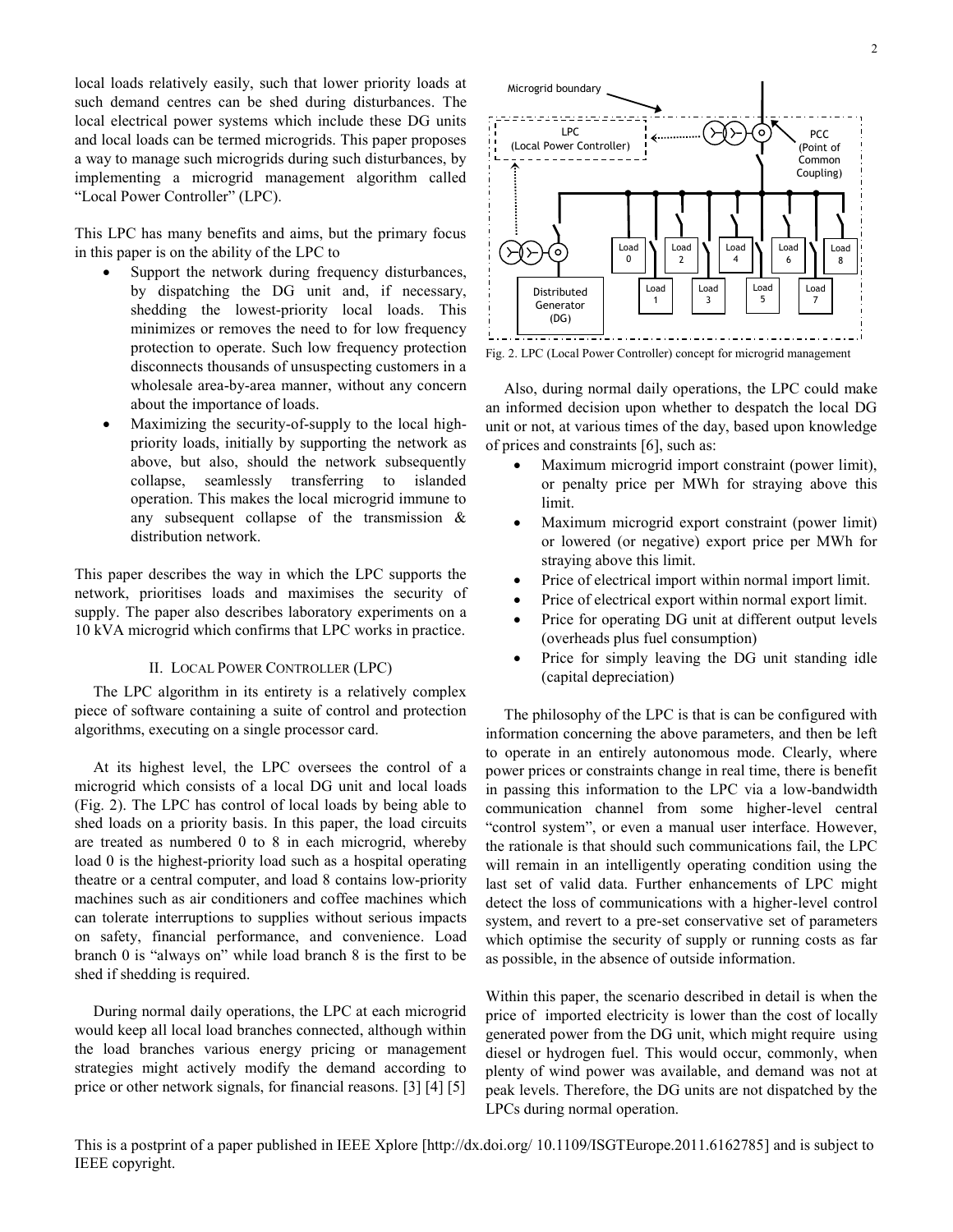This particular scenario is presented since it presents the greatest challenge to LPCs and DG units when a sudden network disturbance occurs, because the DG units are not already dispatched, and need to start "from cold". In other disturbance scenarios, where the DG units are already dispatched, the response is easier to manage since the DG units are already running and synchronised to the distribution grid.

As shown in Fig. 2, the LPC requires currents and voltages to be measured at just two local points: at the DG terminals, and at the point of common coupling (PCC) to the distribution grid (the boundary of the microgrid). From these measurements (which use algorithms based on those in [7]), the DG power output and grid infeed can be monitored, and the total local load power can be deduced. Also, these measurement points allow the "performance level" (PL) of the DG and grid to be assessed. The term "performance level" (PL) is used here instead of the term "power quality", since power quality usually refers to fluctuations in the voltage, the voltage waveform, and the phase balance of the electricity supply. In this paper, PL is defined by monitoring the positivesequence voltage magnitude, and frequency, on a per-unit basis, at both measurement points. A PL score of 0 to 6 is assigned to these two points, (with 6 representing good/nominal and 0 representing very poor), depending upon how close to nominal the values are. Table I shows how the PLs are defined in this paper, although the exact definitions are configurable and may be varied in different scenarios or to support specific grid codes. In future, it would be relatively simple to include measures of unbalance, harmonics, flicker etc. into the PL assessment.

LPC has control over the DG unit and all the contactors in Fig. 2. For traditional synchronous generators coupled to mechanical prime movers, LPC can include all the governor and AVR controls within its functionality, saving cost. Where the DG is more complex, such as an inverter, some of these controls are devolved to a lower-level controller which may need to operate at a very high frame rate to control inverter switching cycles.

By continually monitoring the PL (performance level) at the two key points, the LPC follows a state-table approach to transition from one operating mode to another. There are many different state transitions possible, but in this paper there are a few key transitions which are the most relevant in the discussed scenario. These are summarised in Table I and described below:

3

|                                                                                  |        | SECURITY OF SUPPLY, I.E. WHEN IMPORTED ENERGY FROM THE GRID IS CHEAP. |      |       |       |      |                                |
|----------------------------------------------------------------------------------|--------|-----------------------------------------------------------------------|------|-------|-------|------|--------------------------------|
| Grid<br>Performance<br>Level (PL) if<br>parameters<br>within the given<br>ranges | 0      |                                                                       | 2    | 3     |       | 5    | 6                              |
| Frequency range<br>(Hz)                                                          | <45    | 45                                                                    | 46   | 47    | 49    | 49.5 | 49.75                          |
|                                                                                  | >55    | 55                                                                    | 54   | 52    | 50.8  | 50.5 | 50.2                           |
| Voltage range<br>(pu)                                                            | < 0.85 | 0.85                                                                  | 0.86 | 0.89  | 0.9   | 0.92 | 0.95                           |
|                                                                                  | >1.15  | 1.15                                                                  | 1.14 | 1.11  | 1.1   | 1.08 | 1.05                           |
| Run (and<br>synchronise)<br>generator                                            | ۷      | Y                                                                     | Y    | Y     | Y     | Y    | N<br>(if connected<br>to grid, |
|                                                                                  |        |                                                                       |      |       |       |      | otherwise Y)                   |
| "Level 1" support<br>mode                                                        | Y      | Y                                                                     | Y    | Y     | Y     | Y    | N                              |
| "Level 2" support<br>mode (Virtual<br>Island)                                    | ٧      | Y                                                                     | Y    | Enter | د د د | Exit | N                              |

TABLE I EXAMPLE OF STATE TABLE WHEN DG IS DESPATCHED ONLY TO ENHANCE

- 1) If the DG unit is not already running due to economical reasons, but is allowed to operated in islanded mode, and grid frequency drops below 49.75 Hz, then the PCC PL drops from 6 to 5. This triggers a "level 1" support mode and the DG unit is started and synchronised with the grid, and outputs lower levels of active and reactive power with conventional droop slopes on frequency/P and voltage/Q (P and Q representing active and reactive power respectively).
- 2) If the frequency of the grid infeed drops below 49.0 Hz then the PCC PL drops further to 3, triggering a "level 2" support mode which can be called a "virtual island" [8]. Lower priority loads are shed sequentially until the local load magnitude is within the capability of the DG. At the same time, the active power output of the DG unit is adjusted so that is equal to the local load demand. This results in a net zero active power flow across the microgrid-to-grid boundary. This can present a severe risk of non-detection of Lossof-Mains (LOM) by operating in the nondetection-zone (NDZ) [9],[10], but this risk can be removed by deliberate maintenance of a small managed reactive power flow across the boundary [11]. In this state, the microgrid supports the wider network by reducing its power demand to zero, and can also provide additional stability through the inertia (real or synthetic) of the DG unit. Also, the microgrid is well positioned for any subsequent transition to an islanded state, either forced by a LOM event (due to system collapse and "blackout" of the local distribution grid), or a deliberate transition determined by the LPC.
- 3) If the frequency of the grid infeed drops below 47 Hz, then the PCC PL drops from 3 to 2, and LPC will deliberately open the contactor between the microgrid and the distribution grid, and form a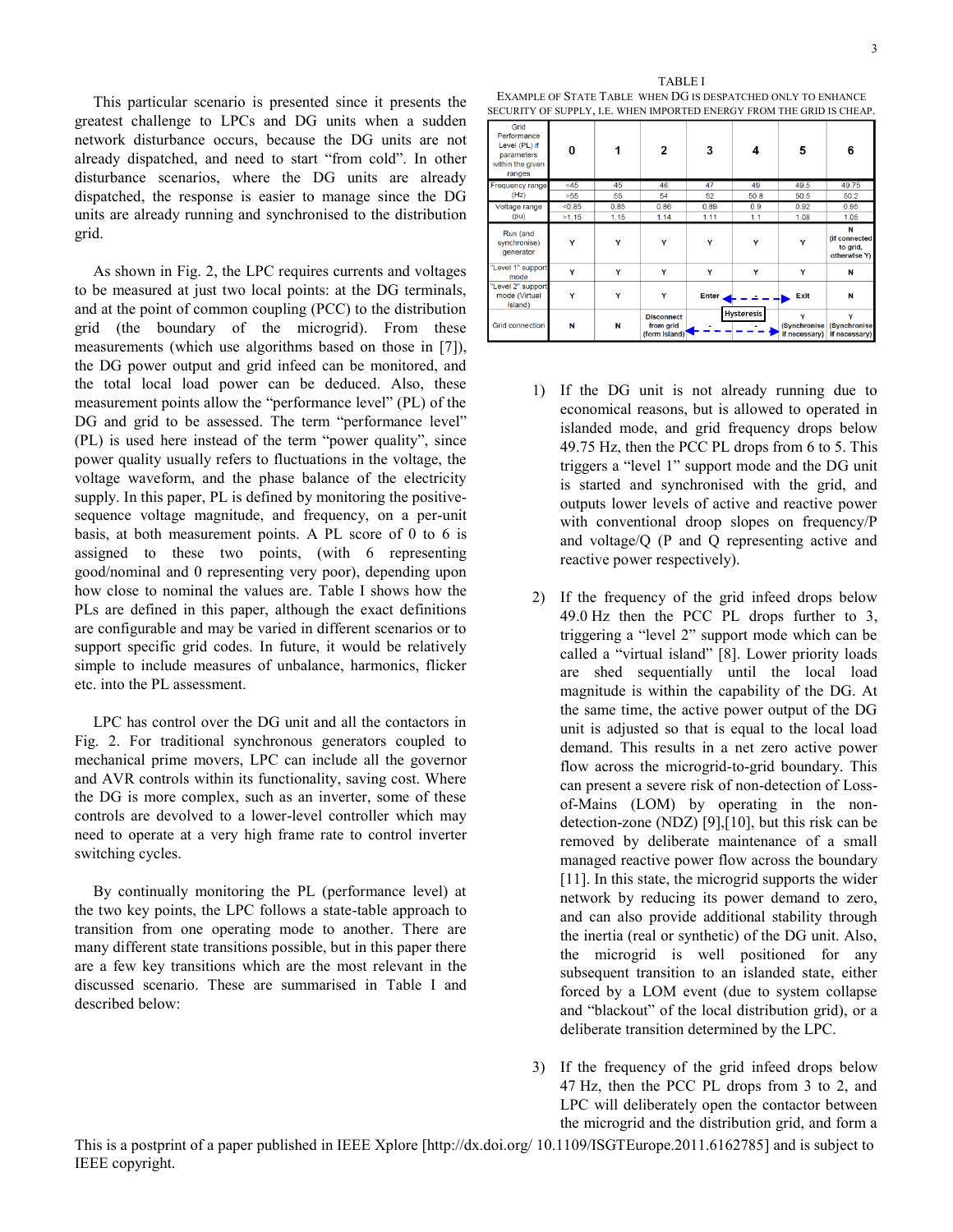local power island. At this point, the DG control changes from the P/Q control mode to a frequency/voltage control mode. The droop slopes for frequency/P and voltage/Q are modified, so they are suitable for islanded operation. In particular, a non-linear droop slope for frequency/P is used so that generally, power quality (frequency) is held as near nominal as is practical. However if the main DG unit is close to its maximum power output, frequency droop is higher, thereby requesting power from any other (smaller) generators within the microgrid.

- 4) Later, if the wider transmission distribution grid recovers, such that the PL at the PCC rises all the way to PL 5 (49.5 Hz), then the LPC will initiate a re-synchronisation procedure. Following synchronisation of the microgrid to the distribution grid, the local loads can be reconnected sequentially until all are reconnected. The DG unit remains in a "level 1" support mode.
- 5) If grid frequency continues to recover above 49.75 Hz, the PL rises further to 6 and the DG unit can also be stood down after a time (unless it is financially sensible to continue to operate it).

An important part of the state-table approach is the hysteresis included between the "entrances" and "exits" of the some of the operational modes. For example, grid frequency needs to drop to 47 Hz to trigger a deliberate transition to islanded mode, whereas grid frequency must recover all the way to 49.5 Hz to initiate a re-synchronisation process. Such an approach is imperative, to avoid cyclic and oscillating behaviours, since transmission and distribution grid is not an infinite bus, and can be affected by the actions of microgrids. Also, it would be wise to wait until the system frequency is within statutory limits in order to avoid connection to a system that might still be weak and at risk of collapse.

It should be noted that Table I shows only a subset of the entire LPC state table:- the subset which is relevant in the described scenario where the DG is only despatched to improve the security of supply. In other scenarios where the DG unit is used in a grid-connected fashion even in cases of good power quality, due to high grid import costs or powerflow constraints, the state table is modified. It should also be appreciated that while the state table forms the core of the decision logic within the LPC, the entire LPC software is a significant piece of software which contains many measurements, calculations, threshold detectors, logic gates, latches, etc., the low-level details of which are beyond the scope of this paper.

The effects of power-system interactions and hysteresis must be carefully considered when implementing a loadshedding algorithm for use within small or islanded power systems. If fixed frequency set-points are used to trigger the shedding and re-connecting of different load branches, then great care must be taken to ensure that the there is a sufficient hysteresis band between the shedding frequency(ies) and the reconnection frequency(ies). This is because, for example, shedding a single load branch which accounts for 0.2pu of the generator rating, where a 4% frequency droop slope is used, will result in a frequency rise of 0.4 Hz in a 50 Hz system. Therefore, hysteresis bands need to be set with some knowledge of the maximum quantity of load likely to be present within each load branch, and the droop slope in use. Due to the large impact that each load branch can have on the islanded power system frequency, LPC does not use a predefined set of graduated frequency points, one for each load branch. Instead, essentially a single lower frequency is defined which defines the shedding of all load branches, but these are shed one at a time in succession until the limit is no longer violated. In the same way, a single upper frequency point is defined which allows load branches to be reconnected in succession. The minimum allowable hysteresis band between the lower and upper frequency thresholds is defined by the product of:

- nominal frequency (50 Hz in this case)
- $\bullet$  the frequency droop slope (p.u. frequency change for 1 p.u. power output change)
- the maximum per-unit load power expected in any single load branch

An extra subtlety is that loads are only disconnected and reconnected at a certain rate, to allow the power system to settle subsequent to each switching event. This is important, otherwise all loads would be shed or reconnected within a very short time. This in turn presents the risk that during severe overloads (sudden and unexpected transitions to islanded mode might cause this), the loads might not be shed quickly enough to avoid a complete frequency collapse due to the limit inertia in the generation unit. Therefore, there are in fact two lower frequency limits. Violation of the upper limit only causes shedding at the normal timer-qualified rate, and only if ROCOF (rate of change of frequency) is negative. Violation of the lower limit (and if ROCOF is negative) causes loads to be shed with a much smaller time limit between successive disconnections. This lower frequency limit can be set slightly above the frequency which would result from the frequency droop slope with the generator outputting its full 1pu rated power, because if frequency settles to this value, the power system is on the verge of collapse.

The advantage of the above load shedding option (which is currently implemented inside LPC) is that it is able to operate as an independently functioning algorithm, simply by measuring the local power system frequency. Clearly, additional knowledge of the droop slopes, generator inertia, and maximum expected load branch power (as a proportion of the generator capacity) is also useful in order to set the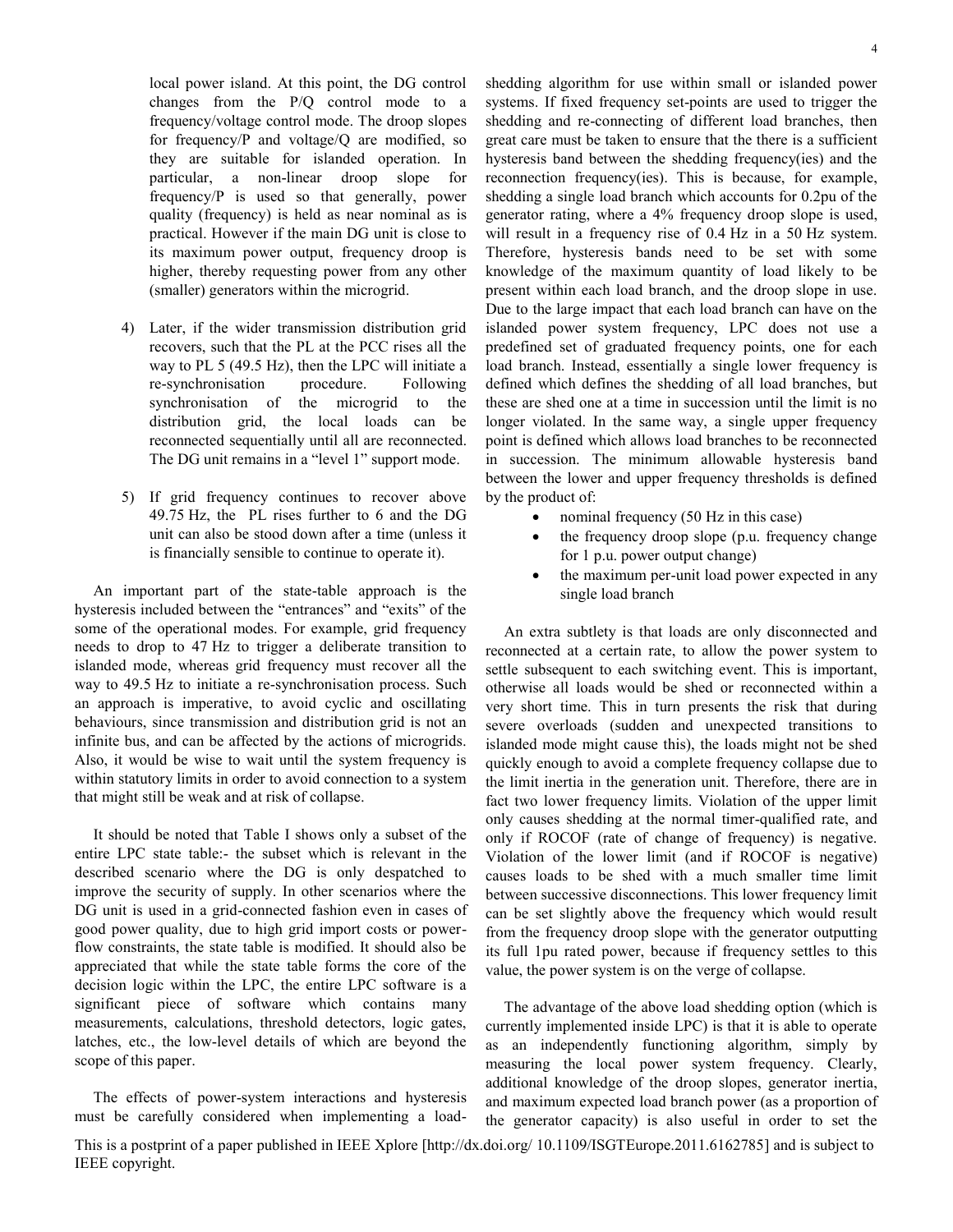thresholds most appropriately.

However, LPC always has a direct measurement of the total local load power, by adding the measurements of generator output power and grid import power in Fig. 2. LPC also knows the capacity of the generator unit. By using this information directly, LPC could implement a much simpler load-shedding algorithm based directly on comparisons of the actual load power against the generator capacity. This would avoid the requirement to wait for the system to settle after each successive load shed or reconnect, and would significantly reduce the time required between the steps, potentially to a time as short as a single cycle, if active power is measured over a single cycle. Further, it might be possible for LPC to learn the likely powers within each load branch from historical measurements. This might mean that load branches could be shed in groups very quickly during sudden islanding events, in order to minimise the frequency disturbance to the remaining critical loads. An even smarter load-shedding algorithm might be able to account for load branches which actually appear to include net generation, and should not be shed.

Note that if instrumentation was inserted on every load branch, the load-shedding algorithm could use this information to aid the decision-making process. However, the present rationale of LPC is to use the minimum possible instrumentation, in order to minimise installation cost and reliability. Therefore, these alternative load-shedding algorithms have not yet been implemented, but might in the long term be significantly beneficial to such islanded systems.

### III. PRACTICAL DEMONSTRATION

To demonstrate the proposed functionality of the LPC algorithm, it is coded in MATLAB<sup>®</sup> Simulink<sup>®</sup> and converted to "C" code using the Real-Time-Workshop toolbox. The algorithm manages all software functions, from sampling of the AC voltage and current values, through measurements [7], and high-level decision functions. Practically, in the laboratory the LPC algorithms are executed on an MVME5100 or MVME5500 processor card [12] embedded with a multiprocessor rack [13] which enables logging of the performance during complex scenarios. In real applications, many other industrial controller platforms could be used.

The demonstration network (Fig. 3) consists of 2 microgrids which can be connected to a synthetic distribution grid. This grid is provided by an 80kVA synchronous generator which is accurately controlled [14]. In the presented scenario, the grid frequency and voltage follows the following profiles:

> Frequency and voltage ramping from 50 Hz and 1.0 pu to 46.5 Hz and 0.95 pu over 45 seconds, representing a 0.08 Hz/s collapse, the same rate as the greatest change in frequency on  $27<sup>th</sup>$  May 2008 but extended to the point where the entire transmission grid might fail.

- The "outage" is held for 20 seconds
- Grid frequency and voltage then recover to nominal over 120 seconds.



Fig. 3. Laboratory demonstration of 2 microgrids controlled by LPCs

Notably, this scenario contains a quite sudden degradation of frequency, which might easily be seen in practice due to events such as [1]. The "outage" and recovery phases, however, have been sped up for demonstration purposes, and might take much longer in practice for large power networks.

The frequencies of the grid, microgrid #1, and microgrid #2, are shown in Fig. 4. In this scenario, the DG units are switched off at the start. Both are switched on by the LPCs at t=12.5s, 1 second after the 49.75 Hz threshold is violated.



Fig. 4. Frequencies of grid, microgrid #1, and microgrid #2

The two different designs of generator take different times to synchronise. The synchronous generator needs to be physically spun-up and synchronised, which takes nearly 20 seconds, occurring at t=32s (Fig. 5). Also, its prime mover would need to be started from cold which will limit the startup time achievable. The inverter itself can be very quick to start up, in theory almost instantaneous. In this case it takes 9.5s, becoming synchronised at  $t=22$ s. However, this requires the energy source supplying the inverter to start equally quickly.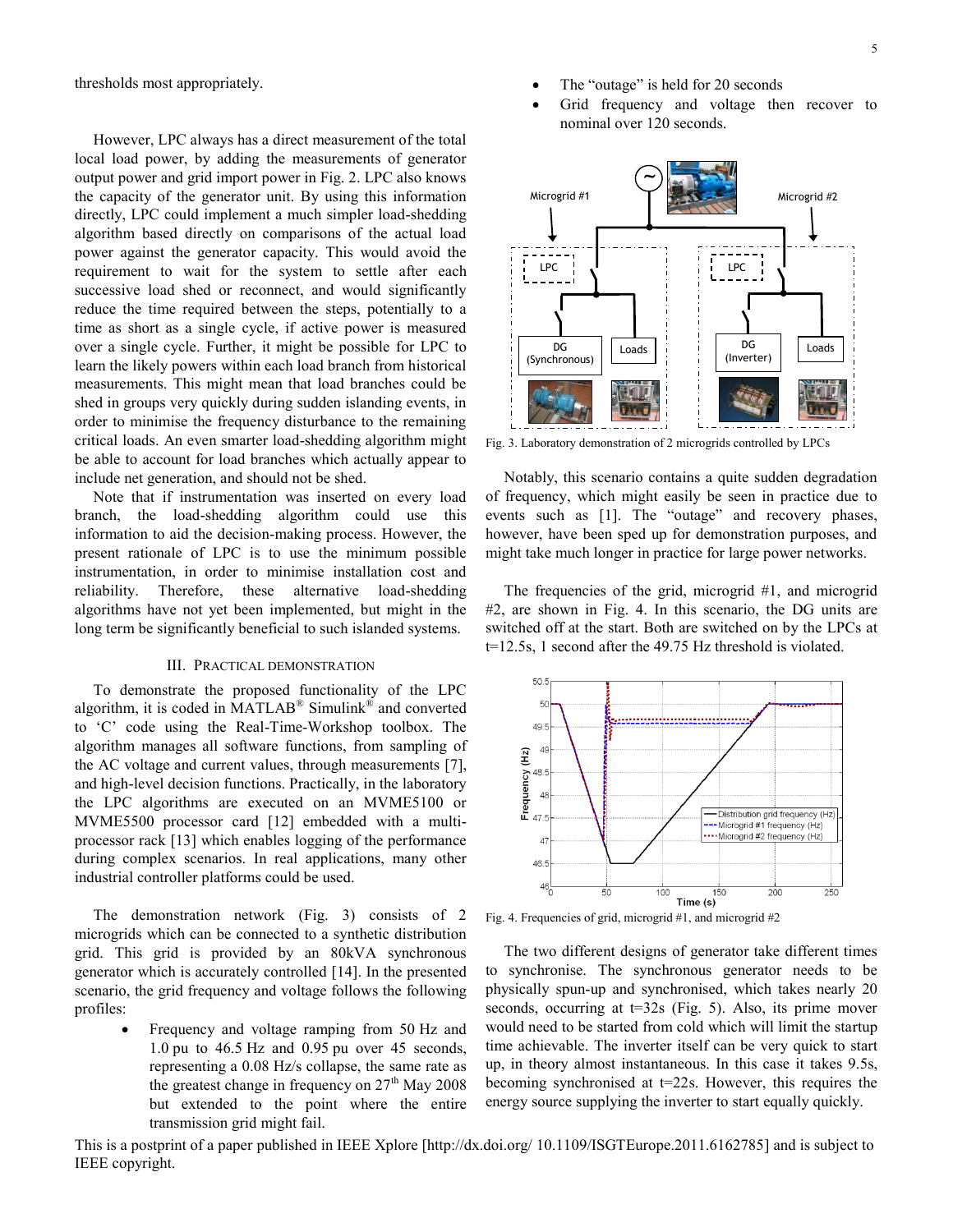

Fig. 5. DG and local load powers: microgrid #1 and microgrid #2

Fig. 5 shows the local load and DG output powers, scaled so that each is in "per-unit" (pu) relative to their respective microgrid DG rating. This is a challenging scenario in which the frequency drop on the grid is so fast that the grid frequency passes the 49.0 Hz threshold at  $t=21.3$ s, which is before either DG unit has synchronised. This frequency fall is more severe that that suffered in the incident on 27 May 2008 but could be a credible system condition for example following the islanding of a part of the system in which the load greatly exceeds generation.

This fast fall in frequency initiates the "level 1" support mode, but by the time the DG has synchronised, both LPCs have entered their "level 2" support mode ("virtual islanding"). Therefore, in Fig. 5, it can be seen that the local loads are sequentially shed in both microgrids from t=21.3s, until the total load is less than 1pu.

Since "level 2" support mode is already engaged when the DG units synchronise, the LPC immediately despatches them to export the same active power as the local loads, and this is clearly seen on Fig. 5, leading to net zero active power exchanges with the grid. Since there is a significant risk of non-detection of LOM, a small reactive power exchange is maintained so that LOM can always be detected within 2 seconds as per [15].

At t=47.2s, grid frequency falls past the 47 Hz threshold, and both LPCs deliberately island their microgrids from the grid. Some momentary power adjustments are seen immedaitely afterwards. This is due to the readjustment of frequency and voltage from the grid levels to the new stable islanded levels. The frequency and voltage supplied to the local loads is shown in Fig. 4 (frequency) and Fig. 6 (voltage). The brief voltage excursion to 1.05pu visible for microgrid #1 is due to the previous (surplus) reactive power required to avoid the LOM NDZ and the time required for the AVR and machine field to settle to the new islanded state. This feature is not evident on microgrid #2, mainly because the inverter is much faster to respond. Of note is that on both microgrids, the DG output active powers were pre-matched to the local load active powers, and so the generators are able to seamlessly ride-through the transition from grid-connected to islanded operation without under/overfrequency or under/overvoltage events, apart from a small, brief voltage disturbance which would be perceived as flicker.

Once in the islanded state, between  $t=50$ s and  $t=170$ s when the grid is "down", the microgrids could sustain themselves as long as their is sufficient fuel for the DG units. Should local load increase or decrease, the load shedding algorithm continues to adjust to ensure that the generator is serving as many loads as possible, without becoming overloaded.



Fig. 6. Voltages at local loads: microgrid #1 and microgrid #2

At  $t=176s$ , the grid frequency recovers, evidenced by its frequency rising above 49.5 Hz . Therfore, both LPCs begin a resynchronisation process. In this case, there is no particular urgency to synchronisation, and so this is done in a controlled manner to avoid undue transients in case the local loads include frequency-sensitive or high-inertia devices. The time taken is "random" and depends upon the initial differences in phase and frequency between the microgrids and the distribution grid. In fact, such "random" reconnection might be highly beneficial so that many microgrids do not connect at the same time and coincidentally disturb the distribution grid. Once re-synchronisation is achieved ( $t=187$ s for microgrid #1, t=236s for microgrid #2), the local loads which were shed are sequentially reconnected (Fig. 5). Also, in this case, the DG units are stood-down rapidly since the original scenario was that their fuel cost did not justify running simply to export power to the grid. In reality, prudence might dictate that this action might be delayed by minutes or hours, in case the distribution grid is still subject to disturbance.

## IV. CONCLUSIONS

The operational strategy presented in this paper demonstrates that both network support functions and local security-of-supply can be improved by allowing DG units to make seamless transitions between grid-connected and islanded operational and vice-versa. This allows "emergency backup" generators to be used in grid-connected scenarios, and "grid-connected" generators to be used in islanded scenarios. While both of these use cases tend to be discouraged by present regulatory frameworks, the potential advantages during scenarios such as May  $27<sup>th</sup>$  2008 should be considered. The benefit could be assessed by assigning financial values to the reduction in (even short term) outages